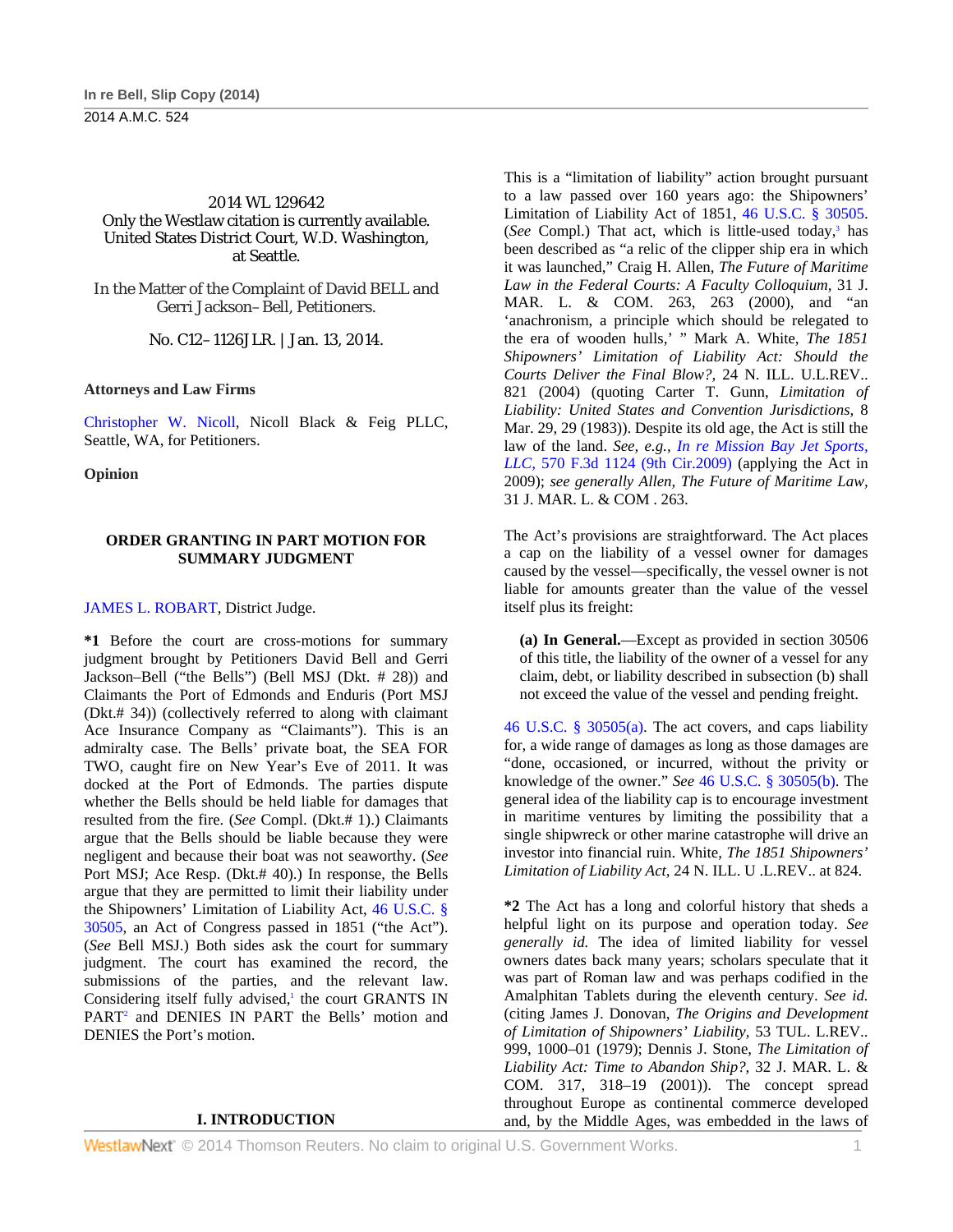most shipping nations of the Mediterranean. *Id.* The concept was adopted in Germany by "the Hanseatic Ordinances of 1614 and 1644," and France by the Louis XIV in the "French Marine Ordinance of 1681," both of which, like the Act, limit the liability of a vessel owner to the value of the ship. *Id.* at 825 (citing 2 PETERS, ADMIRALTY DECISIONS IN THE DISTRICT COURT OF THE UNITED STATES FOR THE PENNSYLVANIA DISTRICT (1807)). The English caught up with continental Europe in 1734, codifying limited liability after public outrage over a case in which a ship owner was held liable for the theft of a huge amount of bullion by the ship's captain. *Id.* at 825–26 (citing 95 Eng. Rep. 53 (K.B.1734); LORD CHARLES TENTERDEN, A TREATISE OF THE LAW RELATIVE TO LAW OF MERCHANT SHIPS AND SEAMAN, 163 (1901); *The Main v. Williams,* 152 U.S. 122, 128, 14 S.Ct. 486, 38 L.Ed. 381 (1894)). The English law was different from many in continental Europe in that, like the Act, it conditioned limited liability on the vessel owner's lack of privity or knowledge. *See id.* at 826.

The limited liability concept came to America in 1851, its passage sparked by several notorious maritime tragedies. *See id.* at 826–27. American shipowners were already feeling disadvantaged relative to their European competitors, and the issue came to a head after a steamboat called the Lexington sank in the Long Island Sound, its cargo of cotton bales catching fire after being stowed too close to the ship's chimney. *Id.* at 827–28 (citing *The Lexington,* 47 U.S. (6 How.) 344, 12 L.Ed. 465 (1848)). Shipowners were outraged when the Lexington's owner was held liable for the deaths of 146 passengers in addition to the loss of a chest filled with gold and silver coins worth \$18,000.00.4 *Id.* Outrage also ensued after the case of The Henry Clay, in which a shipowner was held liable for a fire that occurred at a wharf despite no proof of actual fault or negligence. *Id.* at 828 (citing *Wright v. Norwich & N.Y. Transp. Co.,* 30 F. Cas. 685, 687 (C.C.D.Conn.1870)). In response to this outrage, Congress passed the Act in 1851 "for the express purpose of aiding the fledgling American merchant marine by attempting to put it on par with its British competition, whose shipping had been protected by limitation laws for over a century." *Id.* The Act passed with no debate in the House of Representatives and less than a day of debate in the Senate despite concerns about its "poor draftsmanship" that in subsequent years have proven to be prescient. *Id.* at 829–30 (citing CONG. GLOBE, 31st Cong., 2d Sess. 334–35 (1851)).

**\*3** Little about the Act has changed since its passage, either by judicial interpretation or legislative amendment.

The Act languished in disuse during the Civil War and Reconstruction eras, and was not graced with its first interpretation by the Supreme Court until 1866. *See id.* at 831–32 (citing Joseph C. Sweeney, *Limitation of Shipowner Liability: Its American Roots and Some Problems,* 32 J. MAR. L. & COM. 241, 283 (2001)). In that first case, which again involved a ship sinking in the Long Island Sound (this time after a collision with another ship), the Supreme Court held that a vessel owner's liability is limited to the value of the ship after, not before, the damage-causing incident. *See id.* at 832 (citing *Norwich & N.Y. Transp. Co. v. Wright (The City of Norwich),* 80 U.S. (13 Wall.) 104, 20 L.Ed. 585 (1872)). Thus, if the ship sinks and is a total loss, liability is capped at zero. *See id.* This concept is illustrated in dramatic fashion by the case of the Torrey Canyon, in which an oil tanker carrying 119,328 tons of crude oil became stranded off the Southwest coast of England, leaking vast amounts of oil into the English Channel. *Id.* at 832–33. (citing *In re Barracuda Tanker Corp. (The Torrey Canyon),* 281 F.Supp. 228 (S.D.N.Y.1968)). Eventually, the Royal Air Force was called in to bomb and sink the ship. *Id.* at 833. The ship's owner, Barracuda Tanker Corp., used the Act to successfully limit its liability to \$50.00—the value of a single lifeboat salvaged from the wreck. *Id.* This occurred in 1968, and the law applied in that case is the same law that would be applied today. On the legislative side, amendments have excluded claims for seaman's wages from the liability cap and provided for expanded liability if an accident results in injury or death. *Id.* at 833–35 (citing Act of June 26, 1884, ch. 121, 23 Stat. 53). The latter amendment came about after the passenger cruise-liner Morro Castle burned within sight of the New Jersey coastline, taking 134 lives but only resulting in shipowner liability of \$20,000.00.<sup>5</sup> *Id.* at 834 (citing Alan F. Schoedel, MARITIME LIABILITY: ISSUES FOR THE NEW CONGRESS, 11 Mar. 105, 106 (1986); Morro Castle (Settlement) 1939 A.M.C. 895 (S.D .N.Y.1939)). Apart from these amendments, the law operates today much as it did when it was passed in 1851. *Id.* at 835; *see generally* Allen, *The Future of Maritime Law in the Federal Courts,* 31 J. MAR. L. & COM. 263 (describing the contours of the doctrine today).

With this long history firmly in mind, the court turns to the facts of this case, which involve a maritime tragedy of an entirely different scope and scale than many of those described above.

## **II. FACTUAL BACKGROUND**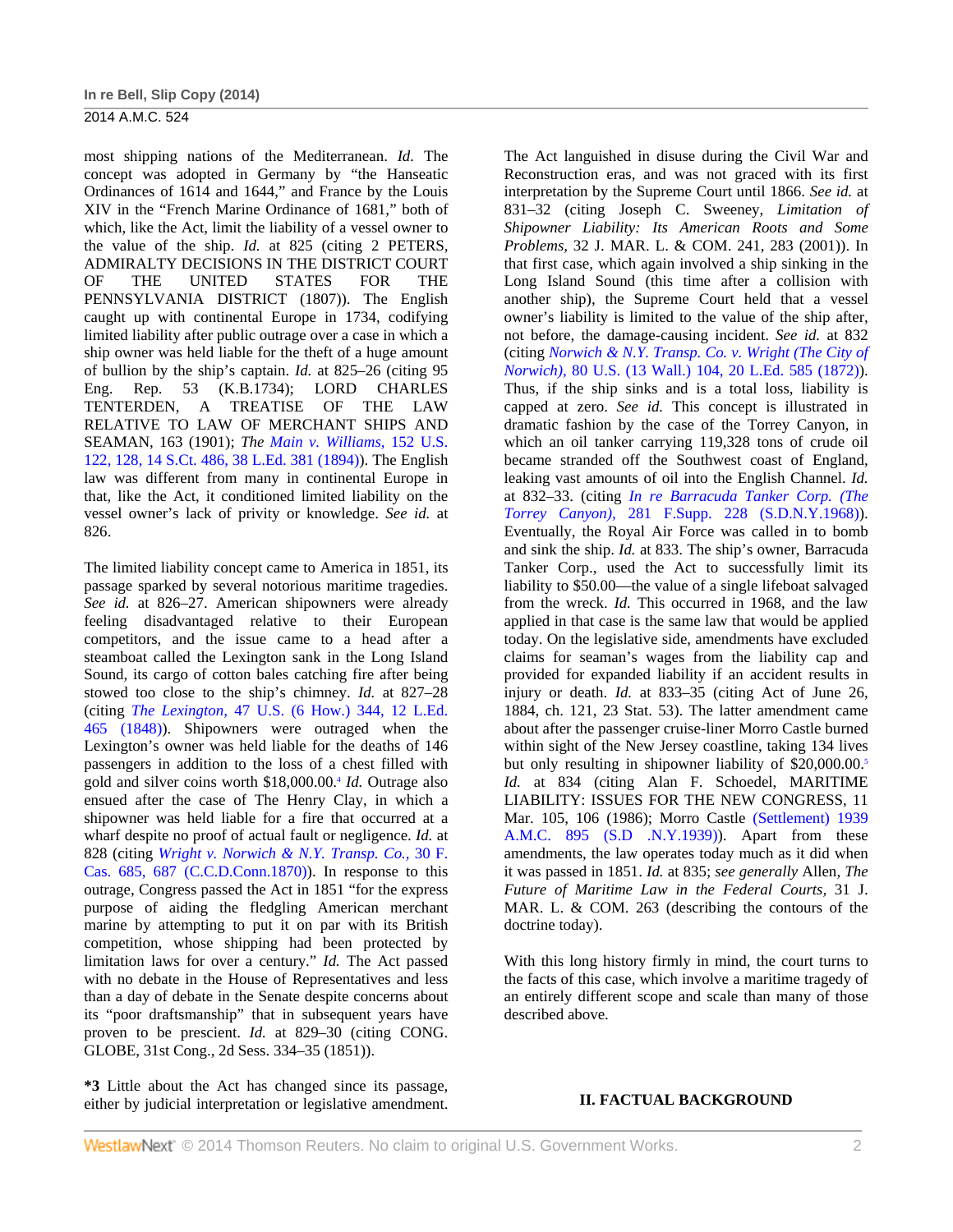On New Year's Eve of 2011, in the early hours of the morning, the Bells' 45–foot Bayliner motor cruiser caught fire. (Bell Decl. (Dkt.# 31) ¶ 6.) The Bells had owned the vessel, called the SEA FOR TWO,<sup>6</sup> since 1997. (*Id.* 12.) The Bells kept the SEA FOR TWO moored at the Port of Edmonds, and had done so for over twenty years. (*Id.*) They live less than two miles from the Port. (*Id.*) On December 31, 2011, the vessel was moored at its usual slip at the Port of Edmonds when it suddenly "burst into flames" in the wee hours of the morning. (Compl. at 2.) The fire consumed the SEA FOR TWO, and eventually spread to the neighboring vessel, the GREAT S'CAPE. (*Id.*) Both the SEA FOR TWO and the GREAT S'CAPE were completely destroyed, and as many as 22 other vessels suffered heat and smoke damage. (*Id.*) The fire was not detected until an employee from neighboring restaurant Anthony's Homeport saw it and called 9–1–1 around 3:53 AM. (Conklin Decl. (Dkt.# 37) ¶ 5; Farnam Decl. (Dkt. # 41) Ex. A at 4.) After the fire, the SEA FOR TWO sank and now has no value. (Compl. at 2, 3.)

**\*4** There were no unusual circumstances surrounding the fire. Before the fire broke out, it was a calm night with "no unusual activity." (Conklin Decl. ¶ 2.) There was a security guard on duty. (*Id.*) The weather was cold with a moderate wind, and the breakwater was calm. (*Id.*) Mr. Bell had visited the boat the previous day for about 1.5 hours. (Bell Decl. ¶ 5.) He arrived on the boat at 11:30 AM, emptied the de-humidifier into the galley sink, turned on his computer, and started downloading updates to the computer's software. (*Id.*) He started the vessel's generator, but it "did not sound right," so he turned it off and called a marine contractor to set up an appointment to fix it. (*Id.*) He performed several other acts of routine maintenance on the boat and checked to make sure everything was as it should be. (*Id.*) It was. (*Id.*) He left around 1:00 PM, leaving on a fluorescent lamp, the dehumidifier, the refrigerator, and two heaters as per his ordinary practice. (*Id.*) Nothing seemed amiss. (*See id.*) At the time of the fire, the SEA FOR TWO was locked and covered with a protective canvass. (Derrig Decl. (Dkt.# 35) Ex. A at 9–10.)

The cause of the fire is unknown. Three different investigators inspected the fire, and all of them reached this same conclusion. Investigator Paul Way concluded that "it is not possible to offer an opinion as to the cause of the fire on the SEA FOR TWO to a reasonable probability and none of the examining experts have done so." (2d Way Decl. (Dkt.# 46) ¶ 5.) Mr. Way determined that the fire most likely originated in the "forward V-berth" of the SEA FOR TWO. (*Id.* ¶ 4.) He identified two possible causes of the fire: the overhead lighting circuit in the V-berth and the heater in the V-berth. A

second investigator, Michael Fitz, concluded that "[b]ecause there are three possible causes in the area of origin, the cause of the fire is undetermined at this time." (Farnam Decl. Ex. A ¶ 12.) Like Mr. Way, Mr. Fitz determined that the fire originated in the V-berth of the SEA FOR TWO. (*Id.* ¶ 1.) He identified the overhead lighting circuit, the heater, and an electric blanket as possible causes. (*Id.* ¶ 8–11.) Finally, a third investigator named John Shouman concluded that "[a]t this time it is my opinion that the cause of this fire is undetermined." (Nicoll Decl. (Dkt.# 32)  $\P$  1, 4.) Like the other investigators, Mr. Shouman concluded that the fire most likely originated in the forward V-berth. (*See id.*) No party has presented any evidence demonstrating that the cause of the fire is known at this time.

Anticipating lawsuits related to the fire, the Bells filed this action for limitation of liability pursuant to the Shipowners' Limitation of Liability Act, 46 U.S.C. § 30505. (*See* Compl.) The Bells ask the court to limit their liability to the value of the SEA FOR TWO, which is zero. (*Id.*)

#### **III. ANALYSIS**

#### **A. Two–Step Analysis Under the Limitation of Liability Act**

**\*5** Analyzing a petition for limitation of liability is a two-step process. *See In re Anderson,* 847 F.Supp.2d 1263, 1271 (W.D.Wash.2012) (citing *In re BOWFIN M/V,* 339 F.3d 1137, 1137 (9th Cir.2003) (per curiam)). Simply put, the Shipowners' Limitation of Liability Act "limits shipowner liability arising from the unseaworthiness of the shipowner's vessel or the negligence of the vessel's crew unless the condition of unseaworthi ness or the act of negligence was within the shipowner's 'privity or knowledge.' " *Id.* Thus, the court must first determine whether liability even exists by pinpointing what acts of negligence or conditions of unseaworthi ness caused the accident. *Id.* (citing *Hercules Carriers, Inc. v. Claimant State of Fla., Dept. of Transp.,* 768 F.2d 1558, 1563–64 (11th Cir.1985)). At this first stage, the claimant bears the burden of establishing that a negligent act or unseaworthy condition was the "causative agent" of the alleged harm. *Id.* at 1271–72 (citing *Carr v. PMS Fishing Corp.,* 191 F.3d 1, 4 (1st Cir.1999)). If the claimant meets this burden, the burden shifts to the shipowner to demonstrate a lack of knowledge or privity of the acts of negligence or conditions of unseaworthi ness that caused the accident. *Id.* (citing *Hercules,* 768 F.2d at 1564; *Carr,* 191 F.3d at 4). Here, the Bells have moved for summary judgment,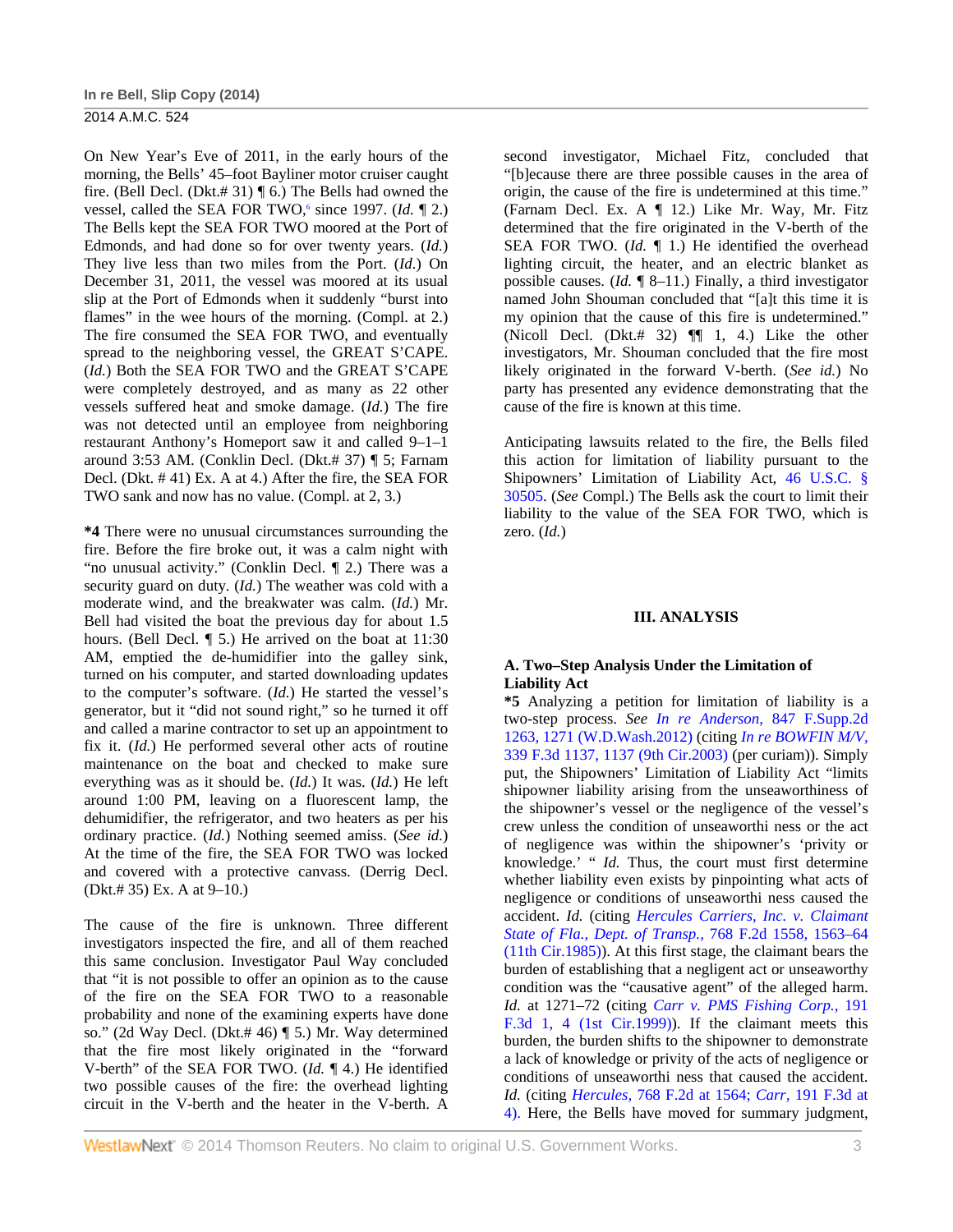asking the court to declare that, as a matter of law, they are entitled to a limitation of liability.

#### **B. Standard on a Motion for Summary Judgement**

Summary judgment is appropriate if the evidence, when viewed in the light most favorable to the non-moving party, demonstrates "that there is no genuine dispute as to any material fact and the movant is entitled to judgment as a matter of law." Fed.R.Civ.P. 56(a); *see Celotex Corp. v. Catrett,* 477 U.S. 317, 322, 106 S.Ct. 2548, 91 L.Ed.2d 265 (1986); *Galen v. Cnty. of L.A.,* 477 F.3d 652, 658 (9th Cir.2007). The moving party bears the initial burden of showing there is no genuine issue of material fact and that he or she is entitled to prevail as a matter of law. *Celotex,* 477 U.S. at 323. If the moving party meets his or her burden, the non-moving party "must make a showing sufficient to establish a genuine dispute of material fact regarding the existence of the essential elements of his case that he must prove at trial." *Galen,* 477 F.3d at 658. The court is "required to view the facts and draw reasonable inferences in the light most favorable to the [non-moving] party." *Scott v. Harris,* 550 U.S. 372, 378, 127 S.Ct. 1769, 167 L.Ed.2d 686 (2007).

#### **C. Step One: Liability**

Claimants attempt to meet their burden of proof at step one by demonstrating that (1) the fire was caused by the Bells' negligent acts and/or (2) the fire was caused by the unseaworthy condition of the SEA FOR TWO. The court examines each assertion in turn.

### **1.** *Liability for Negligence*

Despite their best efforts, Claimants are unable to demonstrate that any negligent acts by the Bells caused the fire on the SEA FOR TWO. Thus, they fail to meet their burden of proof<sup>7</sup> at step one with respect to negligence. *See Carr,* 191 F.3d at 4.

**\*6** Claimants assert several alternative negligence theories, one for each possible cause of the fire. (*See* Port MSJ; Ace Resp.) First, Claimants assert that if the cause of the fire was the wiring of the overhead lighting in the V-berth, the Bells were negligent because they hired questionable contractors to do the wiring. (Ace Resp. at 9.) Second, they assert that if the cause of the fire was the heater in the V-berth, the Bells were negligent because either they caused combustibles to fall onto the heater, or because they did a faulty job of installing the wiring for the heater. (*Id.* at 7–8.)

The first of these theories does not pass muster. The theory is based on the fact that, in 2001, the Bells hired several "senior Bayliner factory employees" to remodel the inside of the SEA FOR TWO, including installing new overhead lighting in the V-berth. (*See* Ace Resp. at 9; Bell Decl. ¶ 4; 2d Nicoll Decl. (Dkt.# 42–2) Ex. 2.) Claimants argue that the Bells were negligent in allowing these Bayliner employees to install the wiring of their overhead lighting because the Bayliner employees were "moonlighting" from their ordinary jobs and because Mr. Bell does not remember if they were certified electricians or not. (*See* Ace Resp. at 9.)

On the record currently before the court, there is nowhere close to enough evidence for a reasonable jury to find that the Bells were negligent under this theory. *See Galen,* 477 F.3d at 658. Claimants' entire negligence case under this theory is based on speculation. Claimants have seized on the fact that the Bayliner employees were "moonlighting" from their ordinary jobs, but Claimants provide no evidence whatsoever that the employees were unqualified to install the wiring, let alone that they actually performed the wiring in a faulty manner, let alone that this allegedly faulty wiring (done more than ten years ago) caused the fire. (*See* Ace Resp. at 9.) Any conclusion to that effect would require speculating about the Bayliner employees' qualifications and about the type of work they performed, since Claimants have presented no evidence about either of those things. (*See id.*) Speculation alone is not enough to defeat summary judgment. *See Nelson v. Pima Community College,* 83 F.3d 1075, 1081–82 (9th Cir.1996). A jury is not permitted to resort to speculation in reaching its verdict at trial, and neither is the court on a summary judgment motion. *McSherry v. City of Long Beach,* 584 F.3d 1129, 1136, 1138 (9th Cir.2009). Nor is it helpful to Claimants that Mr. Bell cannot remember whether the Bayliner employees that performed the wiring were certified electricians. (*See* Ace Resp. ("[The Bells] do not know the employees' names,<sup>8</sup> and do not know whether they were even electricians.").) To approach a workable negligence theory, Claimants would need to come forth with some evidence that the Bayliner employees were in fact unqualified or performed faulty wiring. They have not done so here. (*See* Ace Resp. at 9.)

**\*7** The record contains only evidence to the contrary. The only non-speculative evidence on this topic suggests that the employees who installed the lighting were, in fact, qualified. To begin, the senior Bayliner factory employees were installing Bayliner-brand overhead lights on a Bayliner boat—the same brand of boats they designed and built at their jobs with Bayliner. (Bell Decl. ¶ 4; 2d Nicoll Decl. Ex. 2 at 14.) The Bells also present evidence that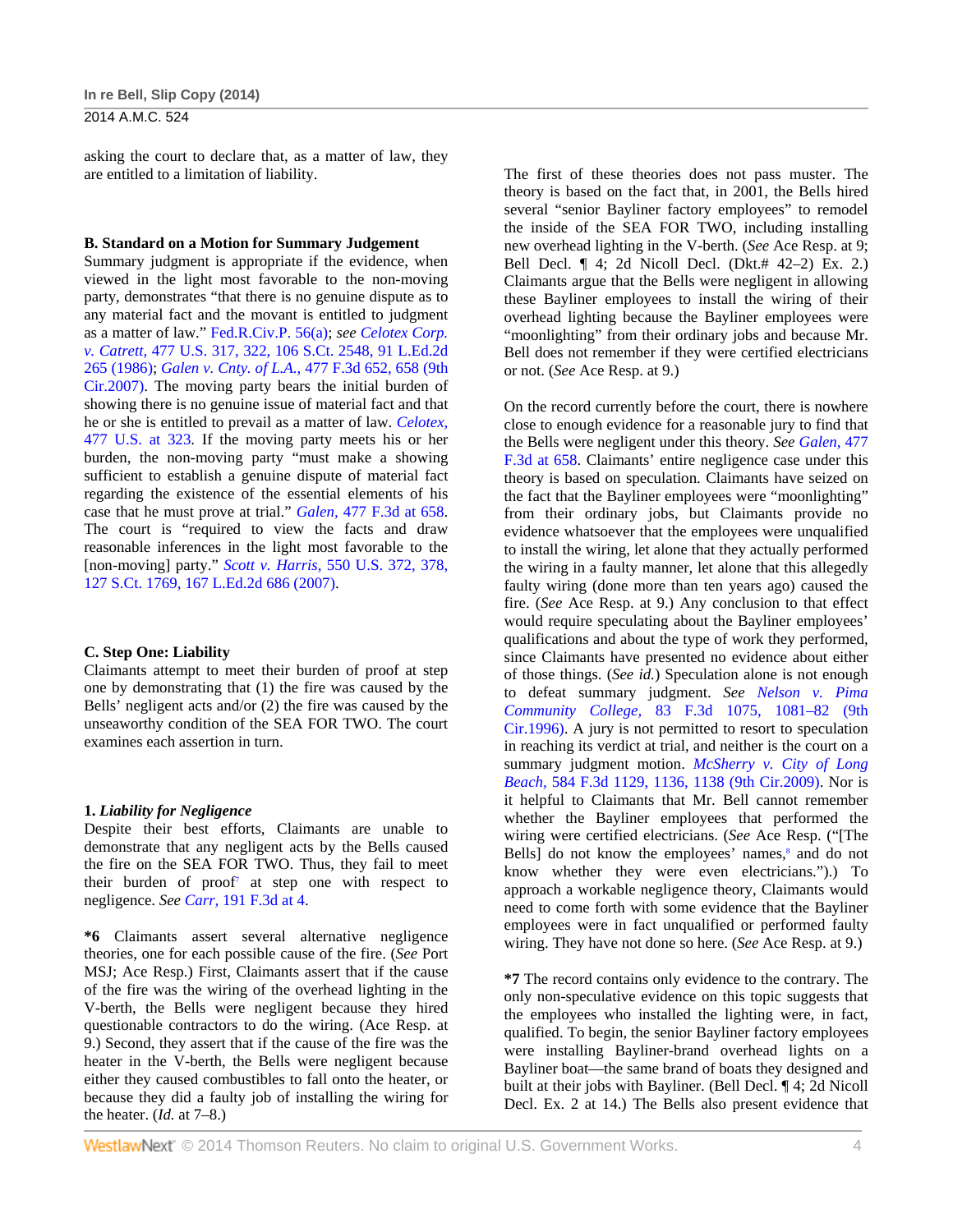the same Bayliner employees had previously performed satisfactory work on other boats at the Port of Edmonds. (*Id.; id.* Ex. 1 at 5.) This evidence includes testimony from the owner of the GREAT S'CAPE indicating that he used the same Bayliner employees for other work and that they were "very knowledgeable." (*Id.* Ex. 1 at 5 .) Moreover, there had been no indication prior to the fire that the wiring might be faulty despite its having been installed more than ten years before. (Bell Decl. ¶ 4.)

Given the evidence before the court, summary judgment is appropriate with respect to this negligence theory. No reasonable jury could find for Claimants on the evidence now before the court, even construing the evidence in the light most favorable to Claimants. *See Scott,* 550 U.S. at 378. The connection between Claimants' evidence and a valid negligence claim is far too attenuated to defeat summary judgment.

As a result, Claimants' other alternative negligence theories fail as well. As part of the step-one burden in a limitation of liability action, a claimant must show that any negligent acts were the "causative agent" of the eventual harm. *Carr,* 191 F.3d at 4. This is problematic here because every expert in the case has concluded that the cause of the fire cannot be determined. (2d Way Decl. ¶ 5; Farnam Decl. Ex. A ¶ 12; Nicoll Decl. ¶¶ 1, 4.) In light of this problem (and the attendant inference that no reasonable jury could make a specific finding of causation), Claimants proceed under the theory that the Bells may nevertheless be held liable because each of the different possible causes can be attributed to the Bells' negligence. (*See* Ace Resp. at 7–11.) Indeed, where the cause of an accident cannot be determined, a negligence plaintiff may instead show that all possible causes are attributable to the defendant's negligence. *See, e.g., Glover v. BIC Corp.,* 987 F.2d 1410, 1418–20 & n. 2 (reversing trial court for failure to give similar instruction); *Loura v. Adler,* 105 Ohio App.3d 634, 664 N.E.2d 1002, 1004 (where there is a multiplicity of possible causes, some attributable to the defendant's negligence and others not, a plaintiff who cannot produce positive evidence of causation can instead negate all possible causes not attributable to negligence). However, as discussed above, one of the likely causes in this case cannot (on the record before the court) be attributed to negligence. Specifically, there is insufficient evidence that a negligent act by the Bells caused any alleged faulty wiring of the V-berth lighting. In light of this, Claimants' one potential path forward<sup>9</sup> is no longer viable. Accordingly, Claimants' theory does not allow them to proceed, and the Bells have demonstrated that they are entitled to judgment as a matter of law on this issue. *Carr,* 191 F.3d at 4.

**\*8** Separately, Plaintiffs assert a theory of negligence that rests on the fact that the Bells did not install smoke detectors on the SEA FOR TWO. The court discusses this claim separately below because, analytically, it is different from the rest of Claimants' negligence theories.

### **2.** *Liability for Unseaworthiness*

Next, Claimants argue that they have met their step-one burden by demonstrating that an unseaworthy condition caused the fire on the SEA FOR TWO. Their argument is based on the premise that a vessel that bursts into flames is unseaworthy as a matter of law. (Port MSJ at 9–12.) This theory raises a handful of difficult issues. For simplicity, the court will not address these issues because the case can be resolved by assuming unseaworthi ness and proceeding to step two of the limitation of liability analysis.10

### **D. Step Two: Knowledge or Privity**

At step two, the burden shifts to the shipowner to demonstrate a lack of knowledge or privity<sup>11</sup> of the acts of negligence or conditions of unseaworthi ness that caused the accident. *Anderson,* 847 F.Supp.2d at 1271–72. " 'This burden is not met by simply proving a lack of actual knowledge, for privity and knowledge is established where the means of obtaining knowledge exist, or where reasonable inspection would have led to the requisite knowledge.' " *Id.* at 1271 (quoting *Hercules,* 768 F.2d at 1564).

The Bells have met this standard. As the Port points out, there are three plausible causes of the fire: an electrical flaw in the heater, combustibles placed near the heater, and the wiring of the overhead lighting. (Port MSJ at 14–15.) The Port effectively concedes that the Bells can meet their burden with respect to the first two of these causes and disputes only the third. (*Id.* at 15 ("Two down in the Bell's [sic] favor and one to go.").)

The court finds that the Bells have met their summary judgment and step-two burdens with respect to all three possible causes. The Bells have presented ample evidence that they had no actual or constructive knowledge of any unseaworthy conditions on the SEA FOR TWO. The Bells present evidence that they took care of their boat with "meticulous attention to detail," and made regular visits to the boat to inspect and maintain it. (Bell Decl. ¶ 2; *see also* Montgomery Decl. (Dkt.# 30) ¶ 12–13.) Mr. Bell took "took vessel maintenance seriously, and followed the advice and recommendations of hired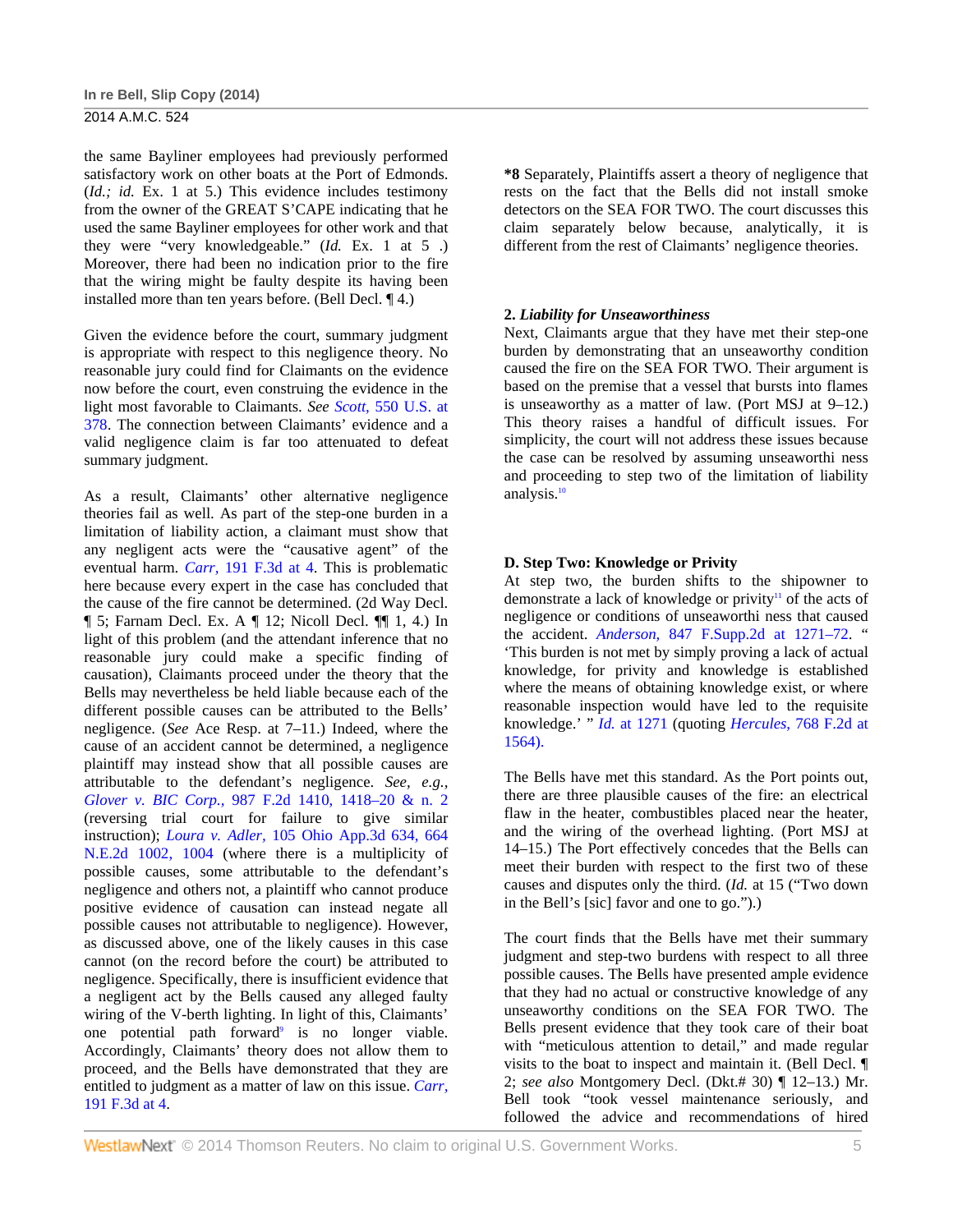service professionals." (Montgomery Decl. ¶ 12.) When service was needed, the Bells scheduled it. (*See, e.g.,* Bell Decl. ¶ 5 (noting that Mr. Bell scheduled service for his generator the day before the accident immediately after learning that it "did not sound right").) Mr. Bell is an experienced boat owner who owned and operated vessels for over 50 years and is a former Commodore of the Edmonds Yacht Club. (*Id.*) The Bells were "conscientious vessel owners who exercised great care to make sure the [SEA FOR TWO] was in top condition, clean, safe and comfortable ... [they] were proud of [their] boat." (Bell Decl. ¶ 8.) The Bells present evidence that they "displayed a very high degree of pride in ownership, showing a deep commitment to intrinsic vessel recreational, character, and aesthetic values. The vessel was central to their married and social life ...." (Montgomery Decl. ¶ 13.)

**\*9** The Bells regularly had the SEA FOR TWO inspected for seaworthiness and to determine if there were any hazards, deficiencies, or deteriorations. (Montgomery Decl. ¶¶ 10–11.) The most recent such inspection was in 2007. (*Id.* ¶ 11.) At the conclusion of that inspection, the inspector concluded that the vessel was in "above-average condition for vessels of similar age and use, and that it would perform its intended services satisfactorily." (*Id.*) The report contained only one recommendation on electrical issues, and Mr. Bell followed that recommendation. (*Id.*)

With respect to the wiring of the overhead lighting, the Bells had no knowledge of any defects. First, the record is clear that they did not have actual knowledge of any problems: as Mr. Bell testified, "Gerri and I were unaware of any problems with the wiring." (Bell Decl. ¶ 6.) Neither of the Bells were present when the wiring was installed. (*Id.* ¶ 4.) Nor is there any evidentiary basis for charging the Bells with constructive knowledge of the alleged wiring defects. The Bells "never had a problem with the lighting in the V berth—the switches always worked and we never noticed, either by smell or by touch, that there was any heating going on behind the ceiling." (*Id.* ¶ 4.) Mr. Bell testifies that he "had no reason to believe that any of the wall switches were faulty." (*Id.* ¶ 6.) Moreover, the Bells took extremely good care of their vessel, as shown by the evidence discussed above. In short, all of the evidence in the record suggests that reasonable inspection would not have led to knowledge of any wiring defects and the Bells did not fail to employ any reasonable means of obtaining knowledge about any problems. *See Anderson,* 847 F.Supp.2d at 1271.

Claimants have presented virtually nothing to contradict this evidence. Claimants' only argument against summary judgment relates to the wiring of the overhead lighting. The Port argues that the Bells must be charged with constructive knowledge of any wiring flaws because they were negligent in hiring unqualified, "moonlighting" workers to perform the wiring. (Port MSJ at 15–16.) But the court has already rejected this "moonlighting" theory because it requires far more speculation than the court is permitted to indulge at the summary judgment stage. *See Nelson,* 83 F.3d at 1081–82; *McSherry,* 584 F.3d at 1136, 1138. The same theory fails for the same reasons in this context: it is not appropriate on summary judgment to charge the Bells with knowledge of an allegedly unseaworthy condition under a theory grounded not on facts but on pure speculation. *See Nelson,* 83 F.3d at 1081–82.

In light of the Bells' evidence and Claimants lack of evidence, the court concludes that no reasonable jury confronted with the evidence now before the court could conclude that the Bells had knowledge (actual or constructive) of any unseaworthy condition of the SEA FOR TWO. As such, they are entitled to summary judgment with respect to limitation of liability.<sup>12</sup>

## **E. Negligence Claim Based on Failure to Install Smoke Detectors**

**\*10** Last, the court addresses Claimants' theory that the Bells were negligent because they failed to install smoke detectors on the SEA FOR TWO. As that theory goes, the Bells were negligent because they did not install smoke detectors in their boat, and their negligence resulted in the fire being detected much later than it would have been otherwise, thereby causing damages. (*See* Ace Resp. at 9–11 .) This theory does not fit into the analytical framework described above because it does not follow the same causal pattern as Claimants' other theories of negligence.

There are genuine issues of material fact with respect to this theory of negligence. There is no question that the SEA FOR TWO did not have smoke detectors. (*See* Bell MSJ at 10 ("There were no smoke detectors on the vessel ....").) However, the parties dispute whether it was negligent not to install smoke detectors or, to be more specific, whether a reasonable person would have installed smoke detectors. The Bells present evidence that the Port of Edmonds' rules do not require smoke detectors on vessels like the SEA FOR TWO, nor does any applicable law, rule, or regulation. (Bell Resp. at 28–29; Bell MSJ at 10.) On the other hand, a rule or regulation requiring a specific mode of conduct is not a prerequisite to a claim for negligence, and Claimants present evidence that other people in the marina with similar vessels did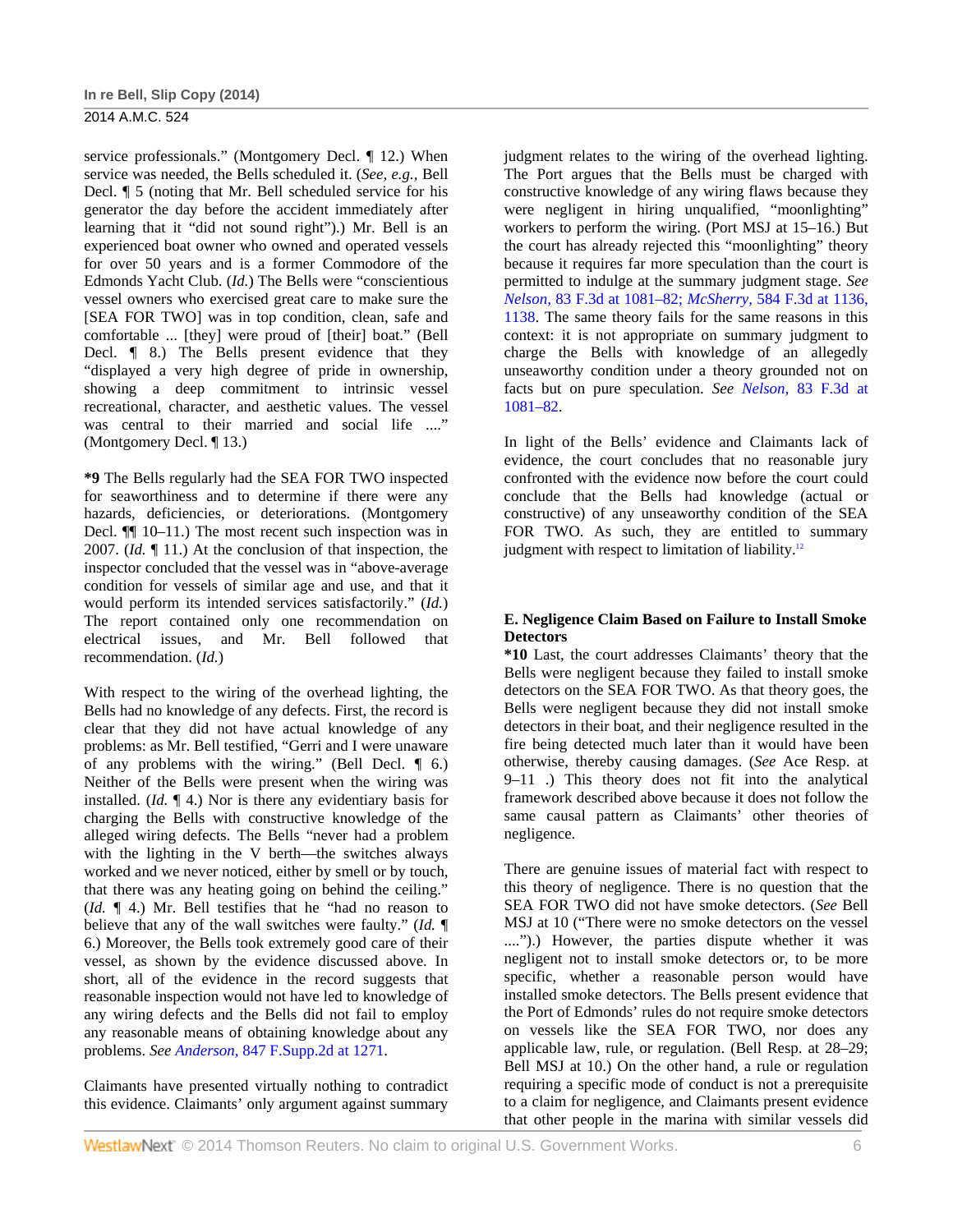# **In re Bell, Slip Copy (2014)**

## 2014 A.M.C. 524

install smoke detectors, including the owners of the GREAT S'CAPE. (Ace Resp. at 10–11.) Claimants also present evidence that Mr. Bell claims he would have installed a smoke detector if a surveyor had suggested he do so, and evidence that a surveyor actually did suggest he do so. (*See id.* at 10.) In other words, the evidence on the question of reasonable care is equivocal. It is ordinarily a question for the jury whether a defendant has exercised reasonable care, *see, e.g., Ghotra by Ghotra v. Bandila Shipping, Inc.,* 113 F.3d 1050, 1060 (9th Cir.1997); *Martinez v. Korea Shipping Corp., Ltd.,* 903 F.2d 606, 610 n. 3, 611–12 (9th Cir.1990), and this case is no exception.

The parties also dispute the question of causation—i.e., whether smoke detectors would have made any difference. The Bells present evidence that the kind of smoke alarms they would have installed would not have been heard by anyone outside the SEA FOR TWO. (*See* Bell Resp. at 28–29.) In this regard, they point out that the GREAT S'CAPE was equipped with smoke detectors, and nobody heard them prior to the time that the fire was spotted visually from Anthony's restaurant and reported to the authorities. (*Id.*) On the other hand, Claimants present expert testimony that the lack of smoke detectors played a role in the spread of the fire. (Farnam Decl. Ex. A ¶ 5.) Further, they present testimony that there were people sleeping approximately 60 feet away from the fire who could potentially have heard an alarm. (Ace Resp. at 10.) More notably, they present testimony from the Port of Edmonds Operations Supervisor that alarms from boats

#### Footnotes

can be heard "all around the marina" at nighttime, even when installed on the inside of a boat. (Danberg Decl. (Dkt.# 36) ¶ 3.) Again, the evidence on this issue is too equivocal to justify granting summary judgment.

**\*11** Given these two material factual disputes, summary judgment is inappropriate with respect to Claimants' negligence claim premised on failure to install smoke detectors in the SEA FOR TWO.<sup>13</sup>

#### **IV. CONCLUSION**

Based on the foregoing, the court GRANTS IN PART and DENIES IN PART the Bells' motion for summary judgment (Dkt.# 28) as described above and DENIES the Port's cross-motion for summary judgment (Dkt.# 34). The only claims remaining in this case are a post-fire contractual claim and Claimants' theory of negligence based on failure to install smoke detectors in the SEA FOR TWO.

### **Parallel Citations**

2014 A.M.C. 524

- 1 No party has requested oral argument pursuant to the Local Rules of the Western District of Washington. *See* Local Rule W.D. Wash. CR 7(b)(4). The general rule is that the court may not deny a request for oral argument made by a party opposing a motion for summary judgment unless the motion is denied. *Dredge Corp. v. Penny,* 338 F.2d 456, 462 (9th Cir.1964). Federal Rule of Civil Procedure 56, however, does not require a hearing where the opposing party does not request it. *See, e.g., Demarest v. United States,* 718 F.2d 964, 968 (9th Cir.1983). The court therefore determines that these motions are appropriate for decision without oral argument.
- <sup>2</sup> Two claims remain after this motion for summary judgment. First, Claimants have asserted a post-fire contractual claim related to the salvage and storage of the SEA FOR TWO. (*See* Answer (Dkt.# 12) at 3; Port MSJ at 18.) The Bells do not address this claim in their filings, other than to acknowledge that the issue remains even if summary judgment is granted on all other issues. (Bell Resp. (Dkt.# 42) at 30.) Second, as discussed below, the court denies summary judgment with respect to one of Claimants' theories of negligence.
- 3 For example, between 1953 and 1996, only 166 limitation of liability cases were pursued to judgment in federal courts—an average of less than four per year. Craig H. Allen, *The Future of Maritime Law in the Federal Courts: A Faculty Colloquium,* 31 J. MAR. L. & COM. 263, 263 (2000) (citing The MLA Report, MLA Doc. No. 729 (May 2, 1997), at 10487, 10527–36).
- 4 Roughly \$471,000.00 in today's dollars.
- 5 Roughly \$335,000.00 in today's dollars.